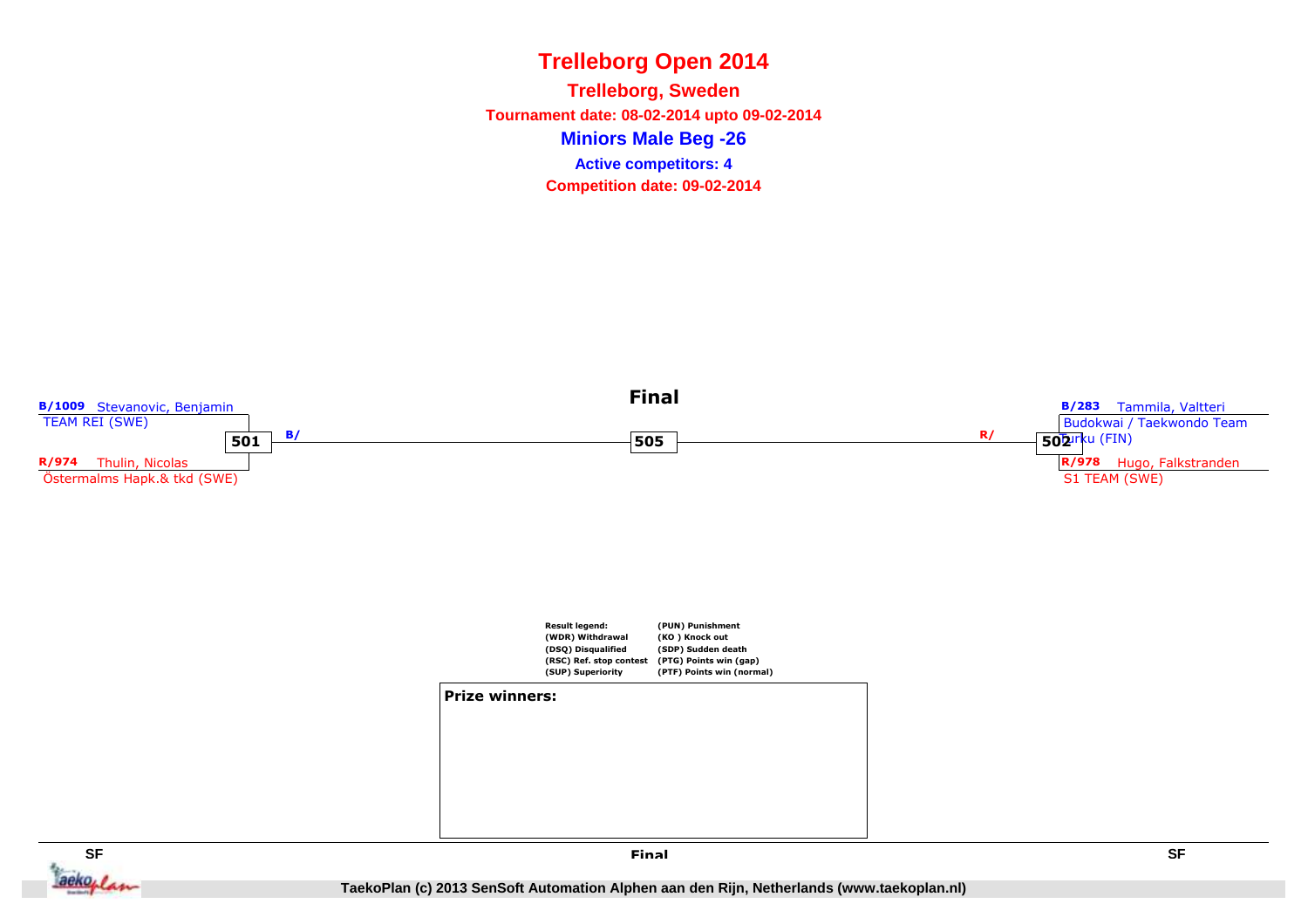**Miniors Male Beg -28Trelleborg, Sweden Tournament date: 08-02-2014 upto 09-02-2014Competition date: 09-02-2014 Active competitors: 3**



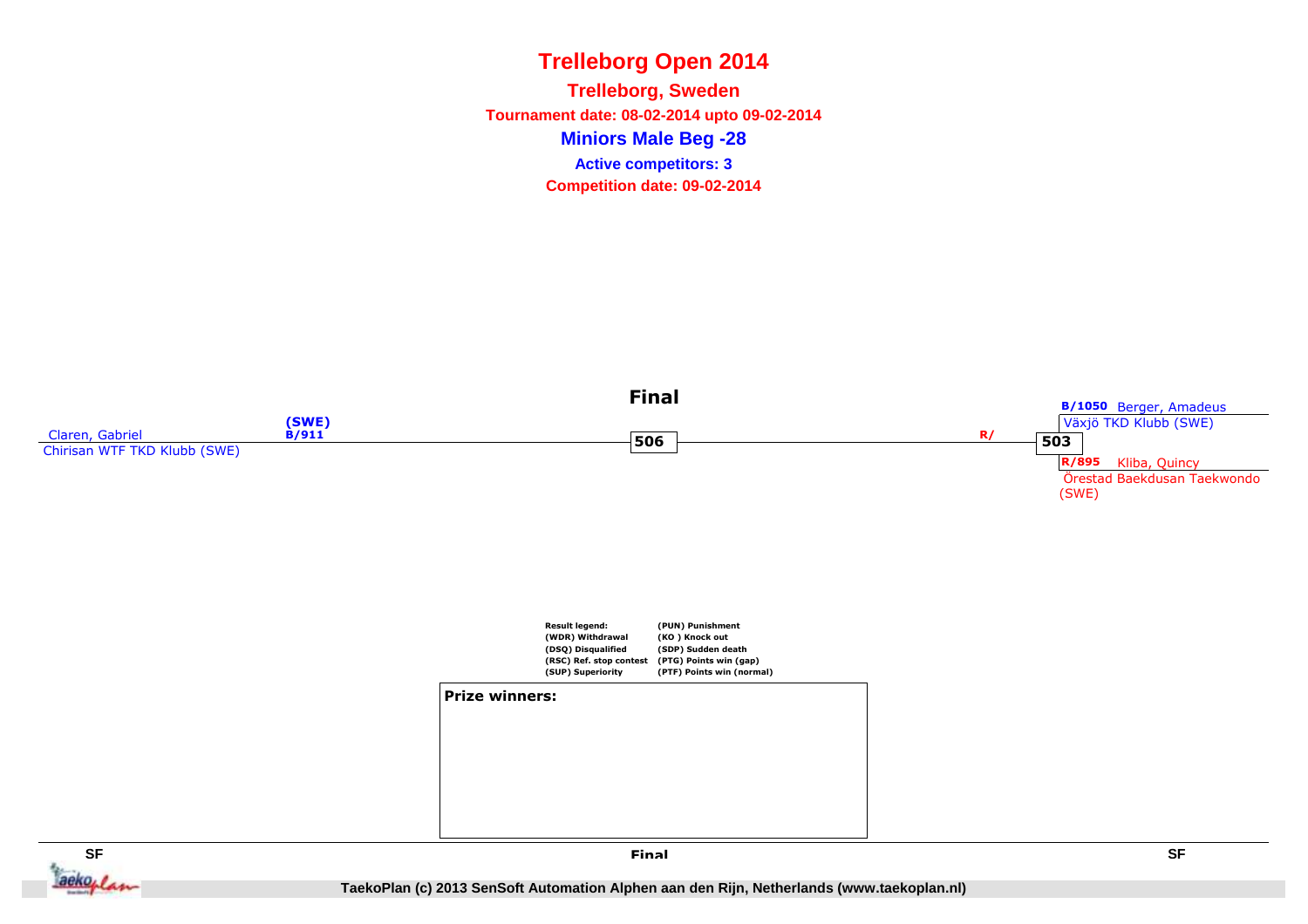**Miniors Male Beg -30Trelleborg, Sweden Tournament date: 08-02-2014 upto 09-02-2014Competition date: 09-02-2014 Active competitors: 2**

**703**

**B/458** Oskarsson, Olafur **Team FRAM (ISL)**<br>Team FRAM (ISL)

**R/1053**Navarro, Elliott Växjö TKD Klubb (SWE)



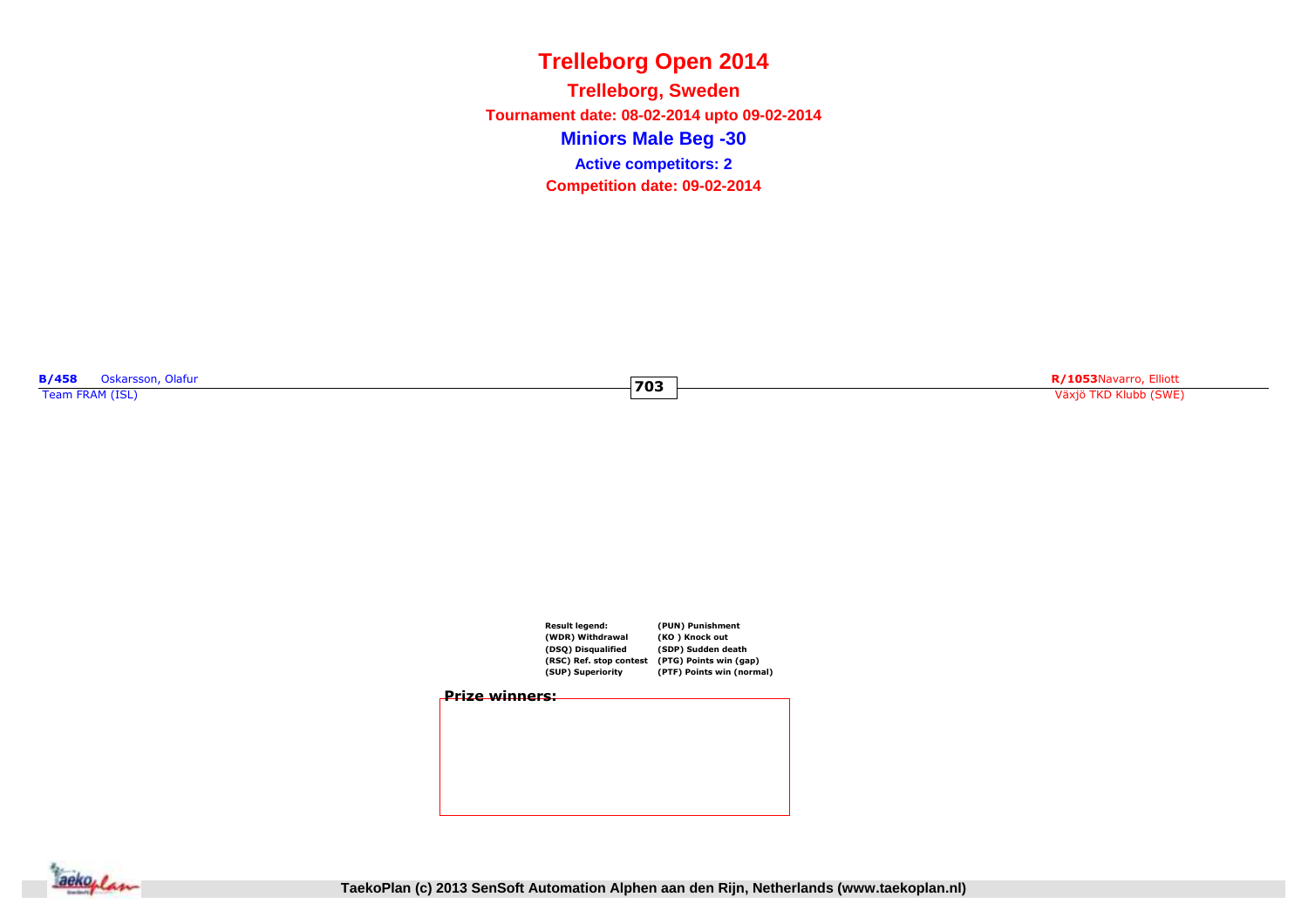**Miniors Male Beg -32Trelleborg, Sweden Tournament date: 08-02-2014 upto 09-02-2014Competition date: 09-02-2014 Active competitors: 2**

**504**

**B/1202** Cassere, Adam<br>Horizon Taekwondo Academy UK

(GBR)

**R/454** Hlynsson, Gissur

Team FRAM (ISL)







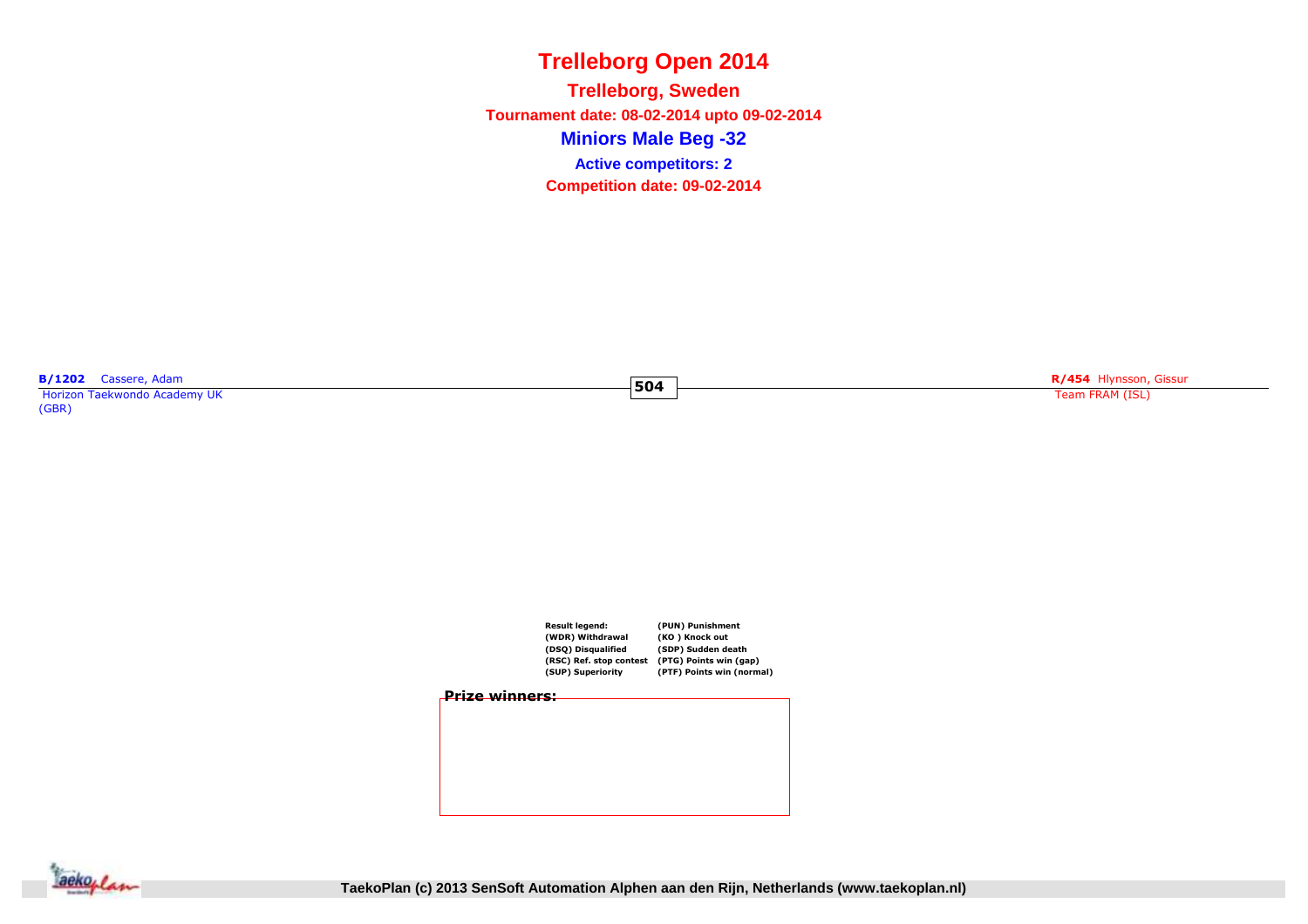**Miniors Male Beg -34Trelleborg, Sweden Tournament date: 08-02-2014 upto 09-02-2014Competition date: 09-02-2014 Active competitors: 6**

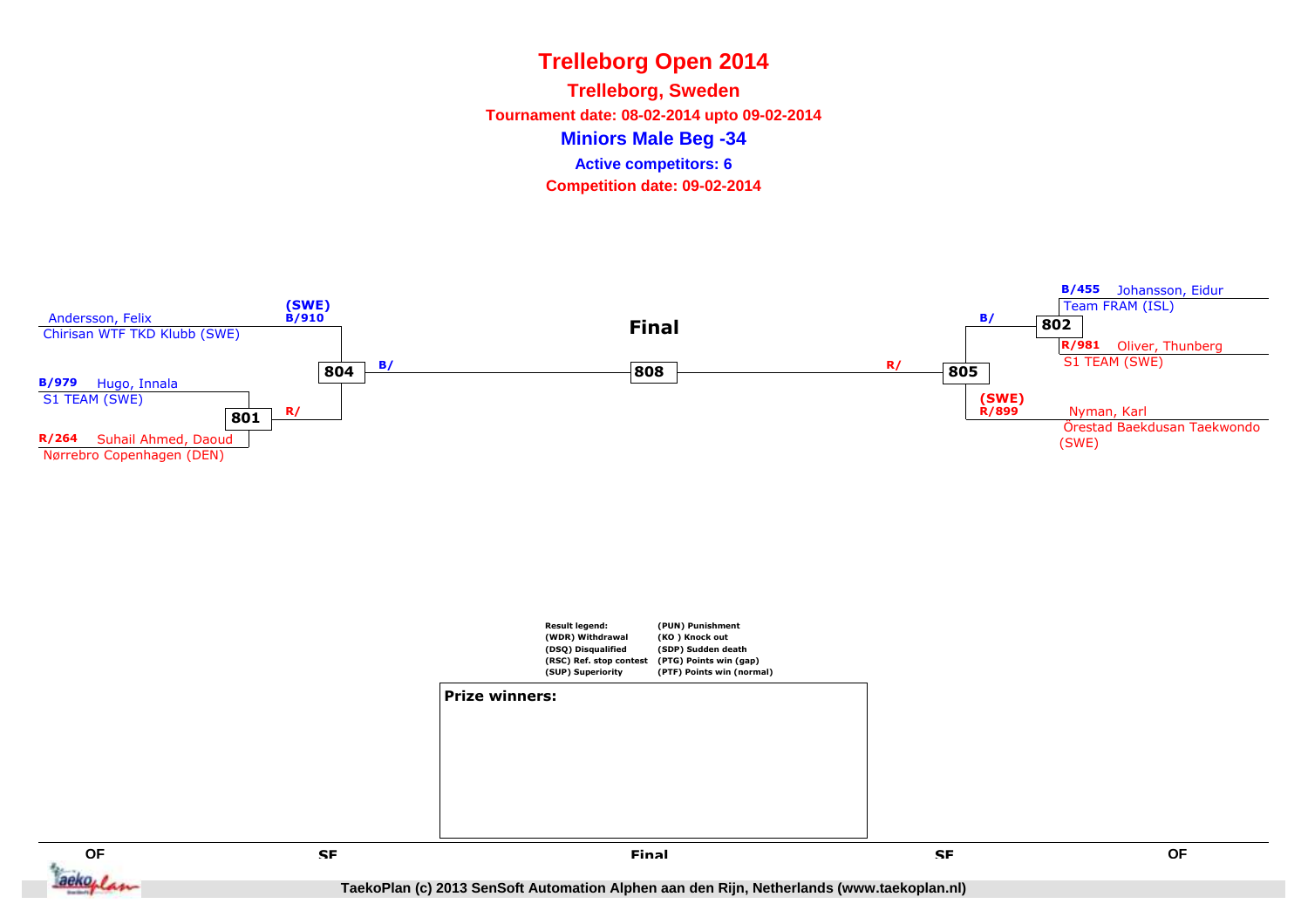**Miniors Male Beg -38Trelleborg, Sweden Tournament date: 08-02-2014 upto 09-02-2014Competition date: 09-02-2014 Active competitors: 3**



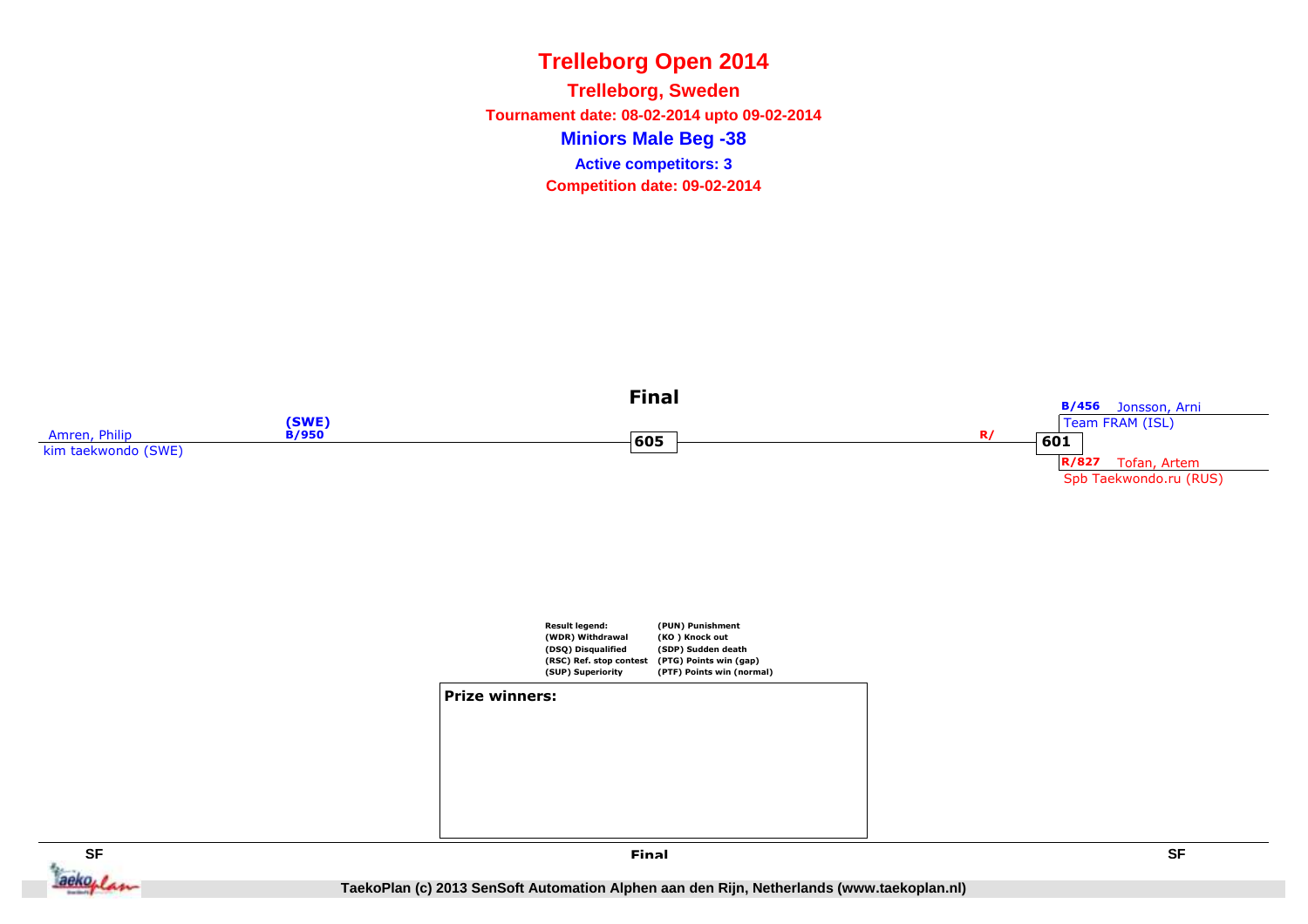**Miniors Male Beg -42Trelleborg, Sweden Tournament date: 08-02-2014 upto 09-02-2014Competition date: 09-02-2014 Active competitors: 2**

**803**

**B/308** Quinones, Eddie<br>Taekwondourheilijat 2011 (FIN)

**R/1022**Nilsson, Zack Team Toigye Panthers (SWE)



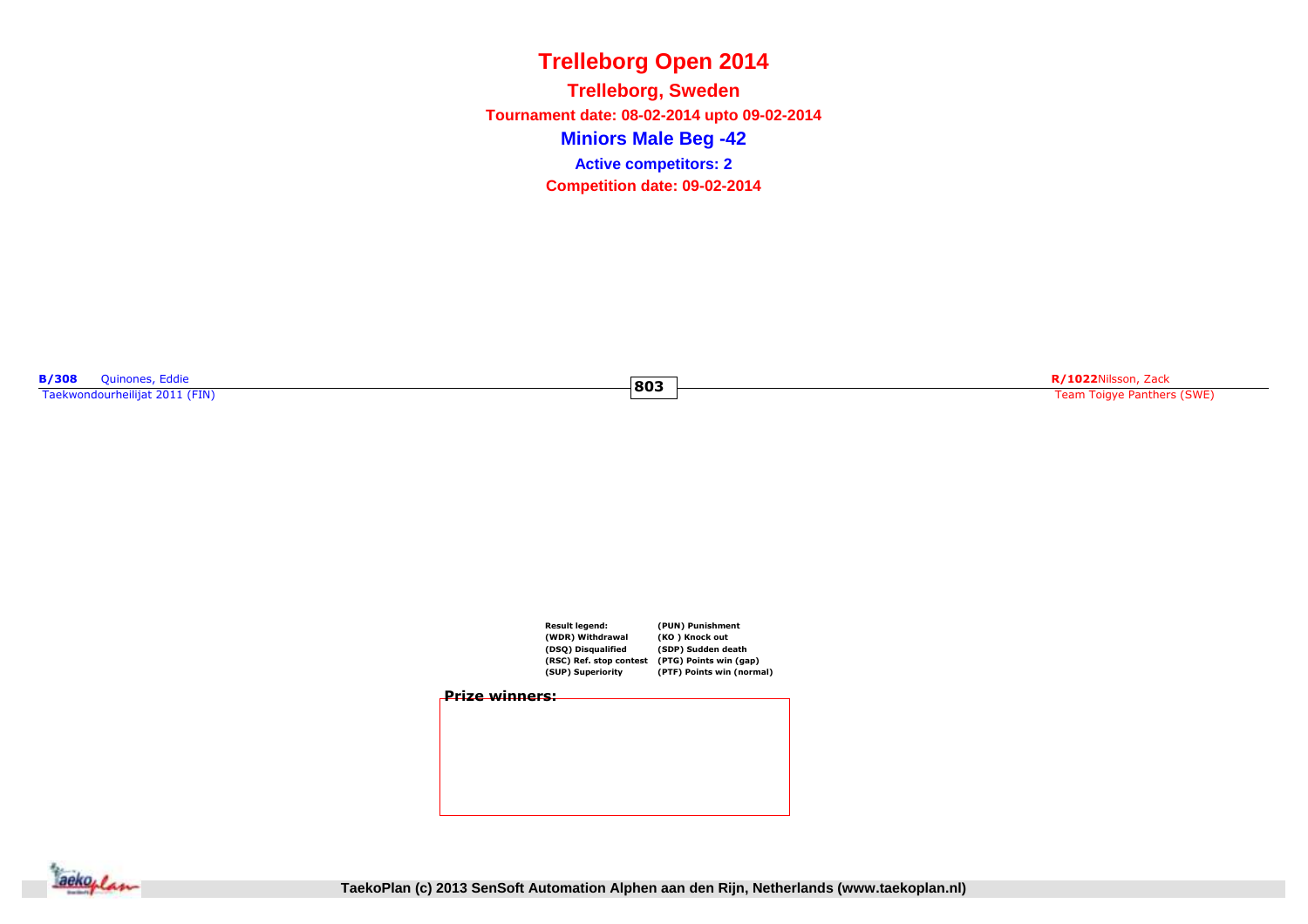**Miniors Female Beg -26Trelleborg, Sweden Tournament date: 08-02-2014 upto 09-02-2014Competition date: 09-02-2014 Active competitors: 4**



**SF**ackoplan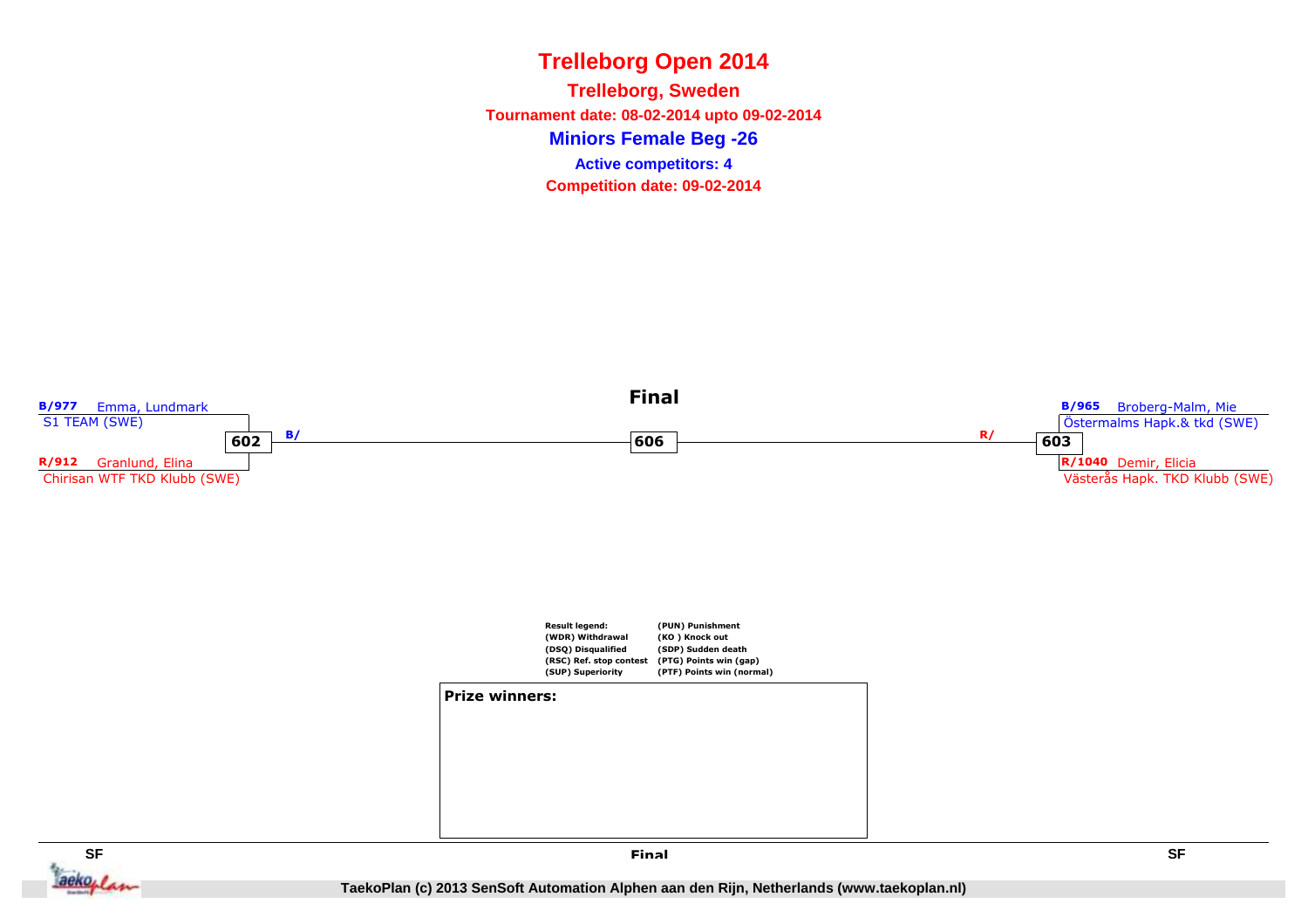**Miniors Female Beg -28Trelleborg, Sweden Tournament date: 08-02-2014 upto 09-02-2014Competition date: 09-02-2014 Active competitors: 2**

**705**

**B/311** Quinones, Sara\_ Taekwondourheilijat 2011 (FIN)

**R/897** Malmgren Gabrielin, Ellinor Örestad Baekdusan Taekwondo (SWE)



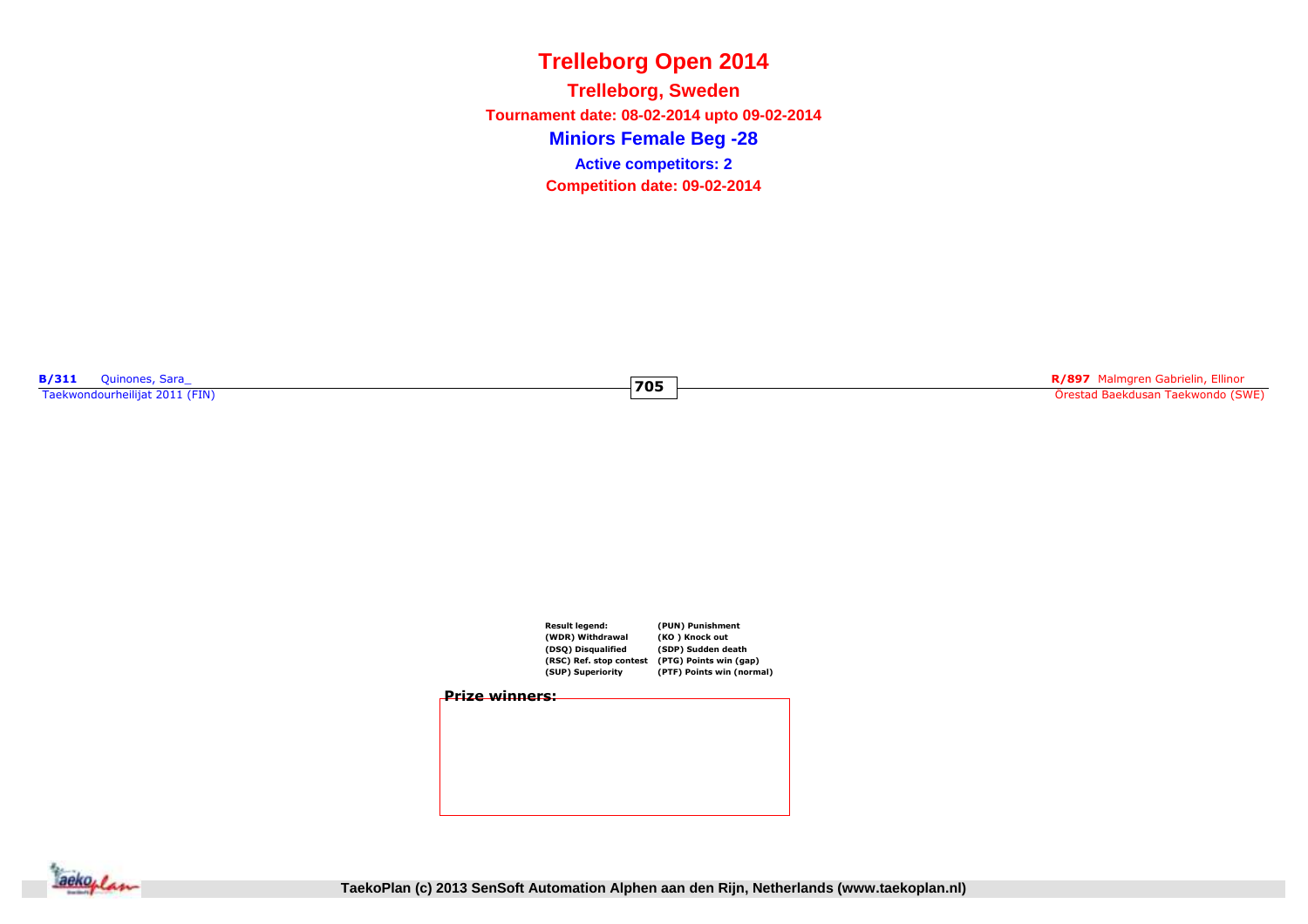**Miniors Female Beg -30Trelleborg, Sweden Tournament date: 08-02-2014 upto 09-02-2014Competition date: 09-02-2014 Active competitors: 5**





**QF**

ackoflan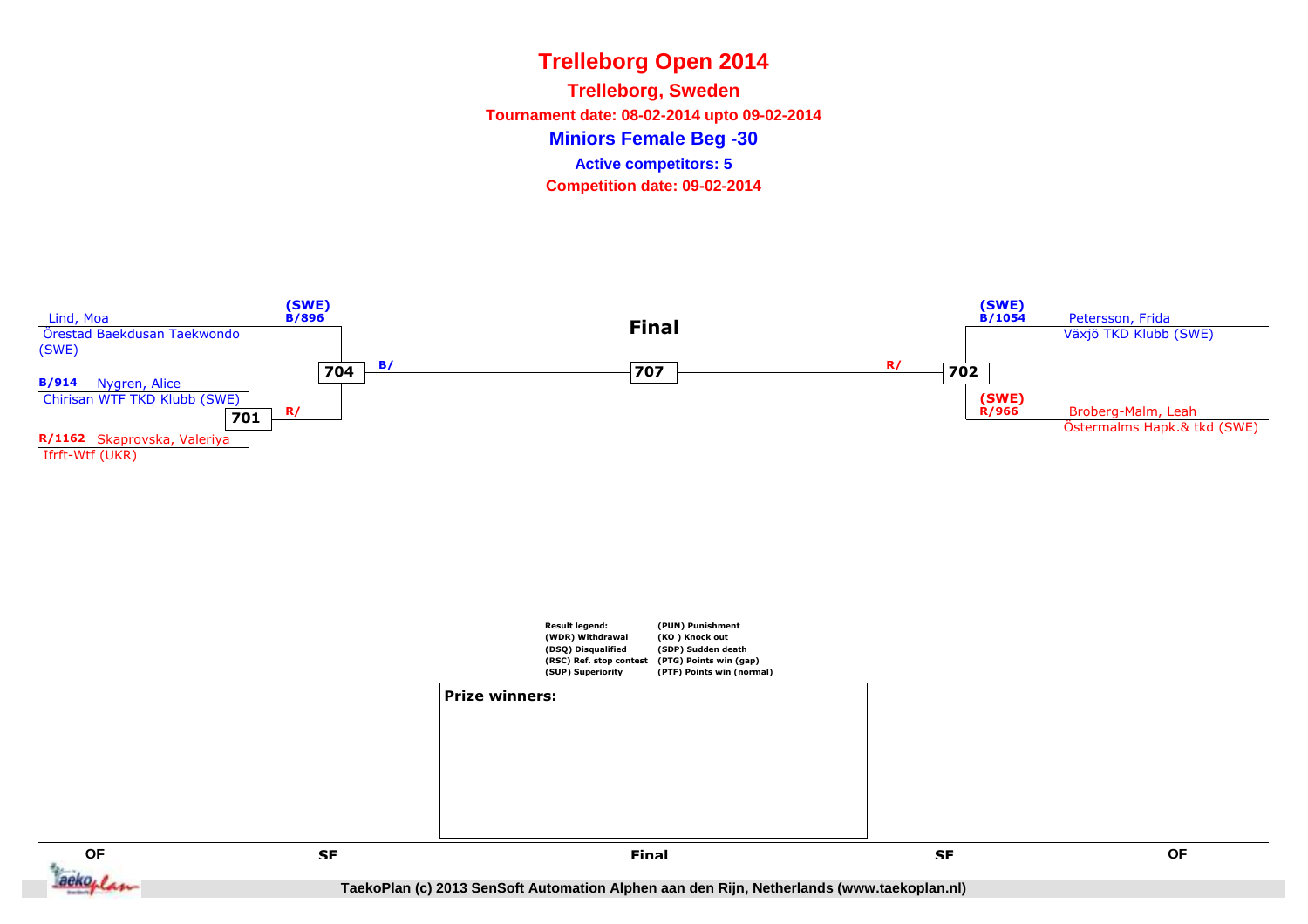**Miniors Female Beg -38Trelleborg, Sweden Tournament date: 08-02-2014 upto 09-02-2014Competition date: 09-02-2014 Active competitors: 2**

**604**

**B/901** Sjberg, Frida Örestad Baekdusan Taekwondo (SWE)

**Exhibition of the Contract of Contract of the Contract of Contract of Contract of Team FRAM (ISL)**<br>Team FRAM (ISL)



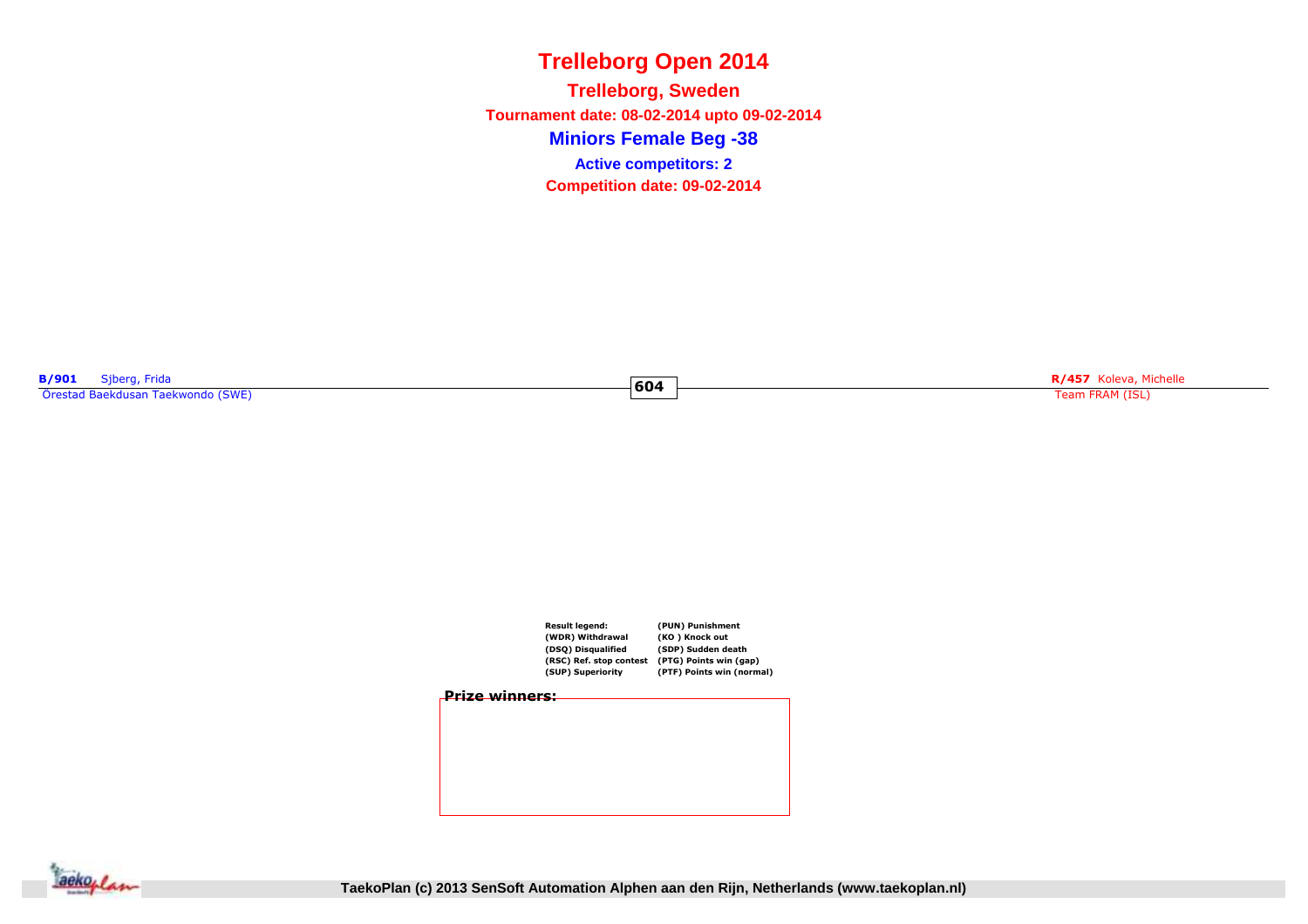# **Trelleborg Open 2014Cadets Male Beg -37 (Fly)Trelleborg, Sweden Tournament date: 08-02-2014 upto 09-02-2014Competition date: 09-02-2014 Active competitors: 2**

**340**

**B/239** Kempf, Julian<br>København Tan Gun Sae Sim (DEN)

**R/243** Al-Khamasi, Josef Nørrebro Copenhagen (DEN)



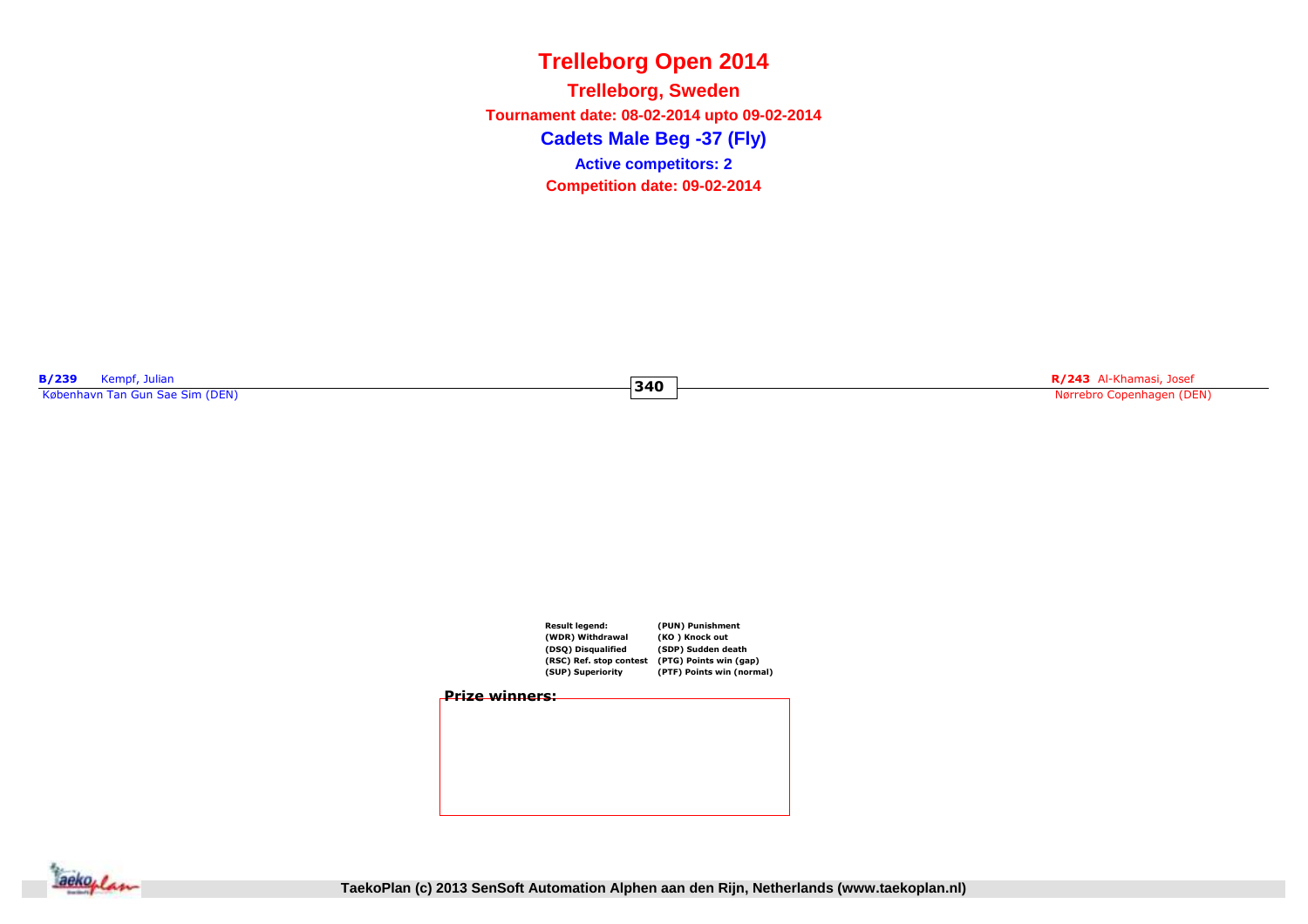# **Trelleborg Open 2014Cadets Male Beg -41 (Bantam)Trelleborg, Sweden Tournament date: 08-02-2014 upto 09-02-2014Competition date: 09-02-2014 Active competitors: 6**







**TaekoPlan (c) 2013 SenSoft Automation Alphen aan den Rijn, Netherlands (www.taekoplan.nl)**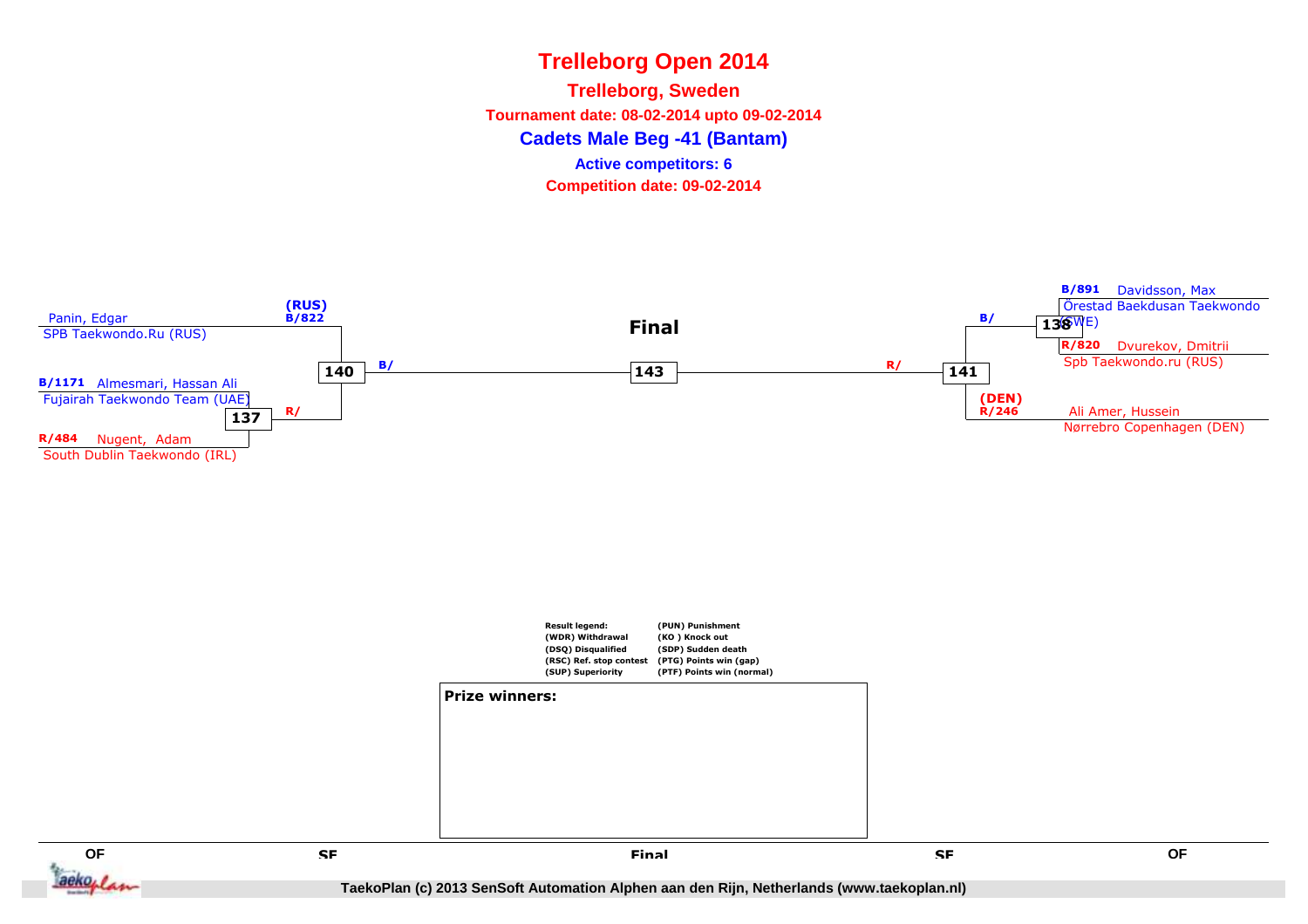**Cadets Male Beg -45 (Feather)Trelleborg, Sweden Tournament date: 08-02-2014 upto 09-02-2014Competition date: 09-02-2014 Active competitors: 3**





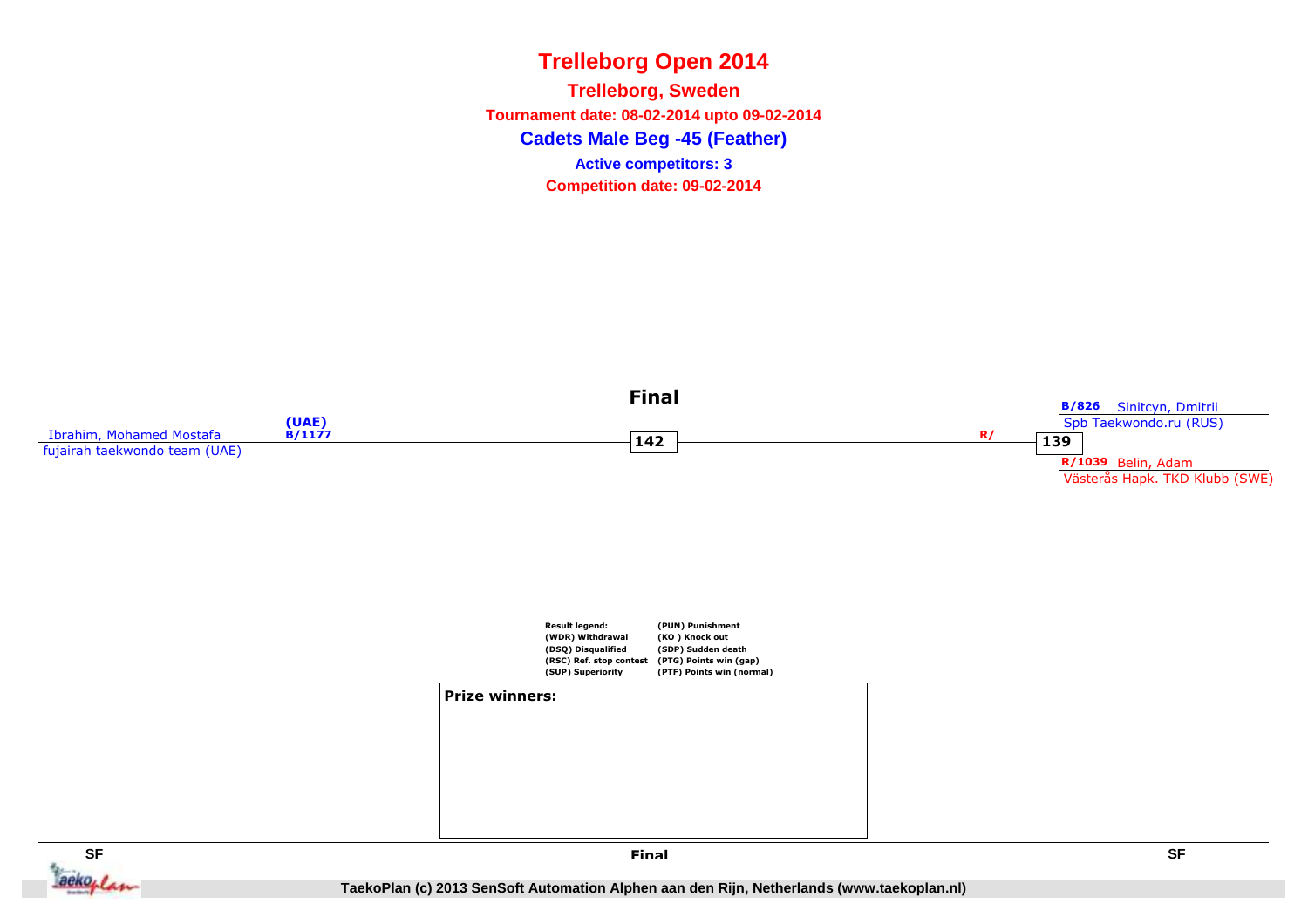**Juniors Male Beg -55 (Feather)Trelleborg, Sweden Tournament date: 08-02-2014 upto 09-02-2014Competition date: 09-02-2014 Active competitors: 2**

**134**

**B/482** Leonard, Glen<br>South Dublin Taekwondo (IRL)

**R/1168**Al Amri, Hamad Abdulwahab Fujairah Taekwondo Team (UAE)